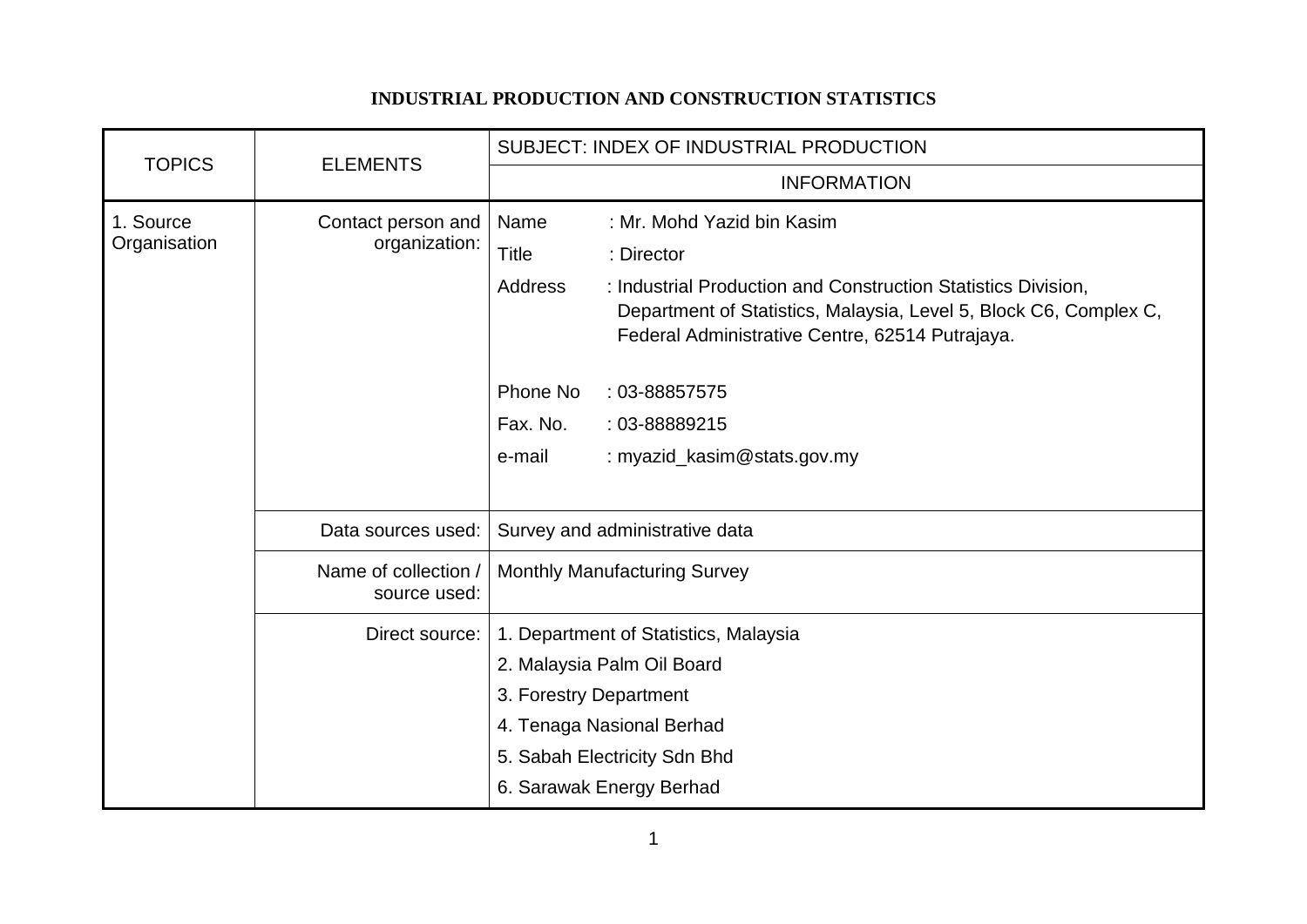|                                                          |                                               | 7. PETRONAS                                    |
|----------------------------------------------------------|-----------------------------------------------|------------------------------------------------|
|                                                          | Source periodicity:                           | Monthly                                        |
|                                                          | Source metadata:                              | Under development                              |
|                                                          | Date last input received<br>from source:      | 5 days before release date                     |
| 2. Data<br>Characteristic<br>and Collection              | Variables collected:                          | Production quantity and electricity generation |
|                                                          | Sampling:                                     | <b>Probability Sampling</b>                    |
|                                                          | Periodicity:                                  | Monthly                                        |
|                                                          | Reference period:                             | Calendar year                                  |
|                                                          | Base period:                                  | 2010                                           |
|                                                          | Date last updated:                            | 2013                                           |
|                                                          | Link to release calendar:                     | Advanced Release Calendar (ARC)                |
|                                                          | Other data characteristics<br>and collection: | n.a                                            |
| 3. Statistical<br>Population and<br>Scope of the<br>Data | Statistical population:                       | Establishments                                 |
|                                                          | Geographical coverage:                        | Malaysia                                       |
|                                                          | Sector coverage:                              | Manufacturing, Mining and Electricity sector   |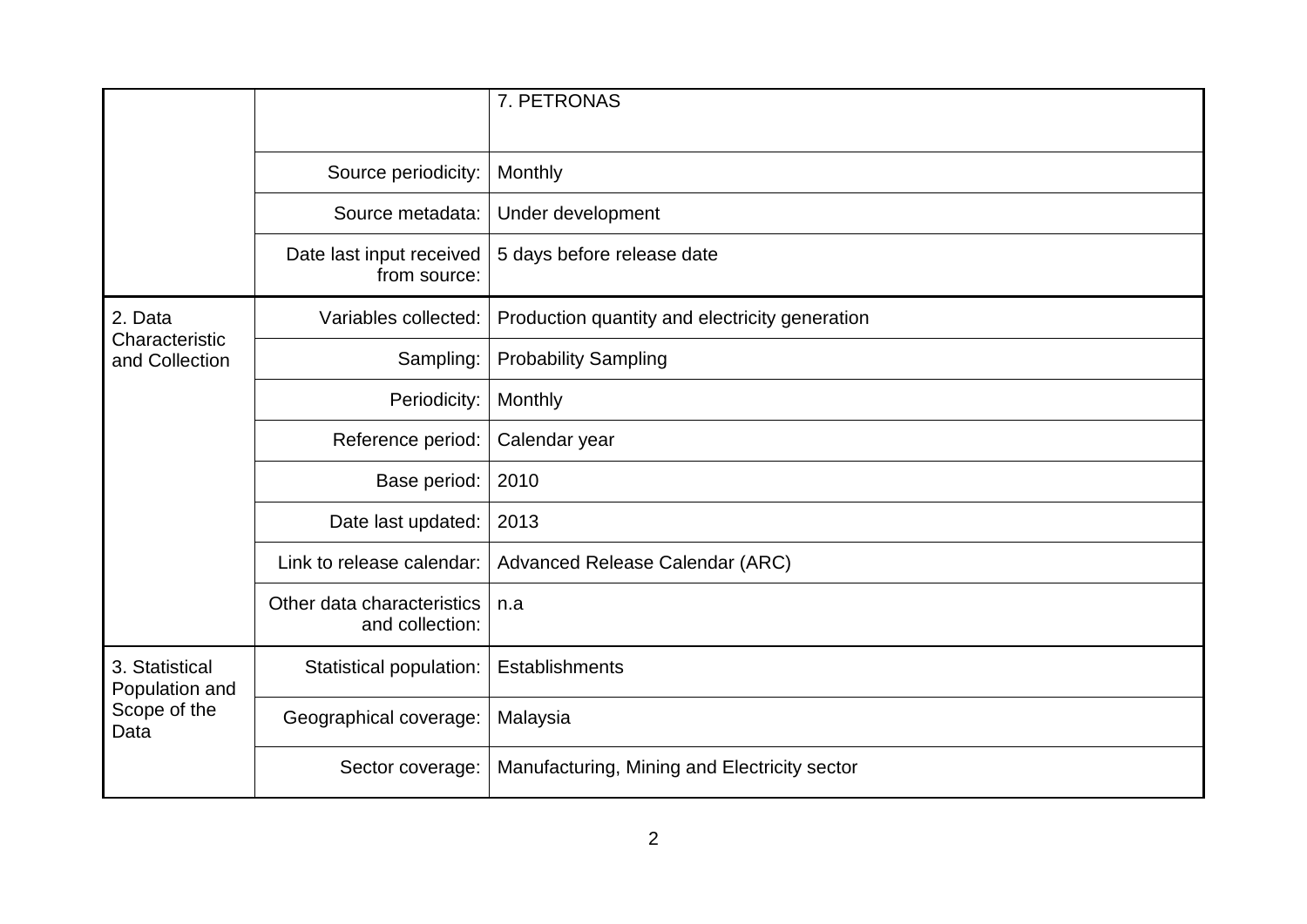|                                                          | Institutional coverage:           | Registered establishments involved in Manufacturing, Mining and Electricity<br>activities                                |
|----------------------------------------------------------|-----------------------------------|--------------------------------------------------------------------------------------------------------------------------|
|                                                          | Item coverage:                    | 132 industries in Manufacturing sector, 2 industries in Mining sector and 1 industry<br>in Electricity sector            |
|                                                          | Population coverage:              | 5,000 establishments                                                                                                     |
|                                                          | Product coverage:                 | 713 products in Manufacturing sector, 2 products in Mining sector and 1 product in<br><b>Electricity sector</b>          |
|                                                          | Other coverage:                   | n.a                                                                                                                      |
| 4. Statistical<br>Concepts and<br>Classification<br>Used | Key statistical concepts<br>used: | <b>Index Numbers of Industrial Production</b>                                                                            |
|                                                          | <b>Classification used:</b>       | Malaysia Standard Industrial Classification (MSIC), 2008                                                                 |
|                                                          | Aggregation and<br>consolidation: | Industry and Malaysia level                                                                                              |
|                                                          | Estimation:                       | Data from the latest month available                                                                                     |
|                                                          | Imputation:                       | n.a                                                                                                                      |
|                                                          | Transformations:                  | n.a                                                                                                                      |
|                                                          | Validation:                       | n.a                                                                                                                      |
|                                                          | Index type:                       | Laspeyres                                                                                                                |
|                                                          | Weights:                          | - Sector/Division level: the weights are compiled by National Accounts Division of<br>the Department of Statistics (DOS) |
|                                                          |                                   | Major group, Industry and product level: the weights are sourced from the Annual                                         |